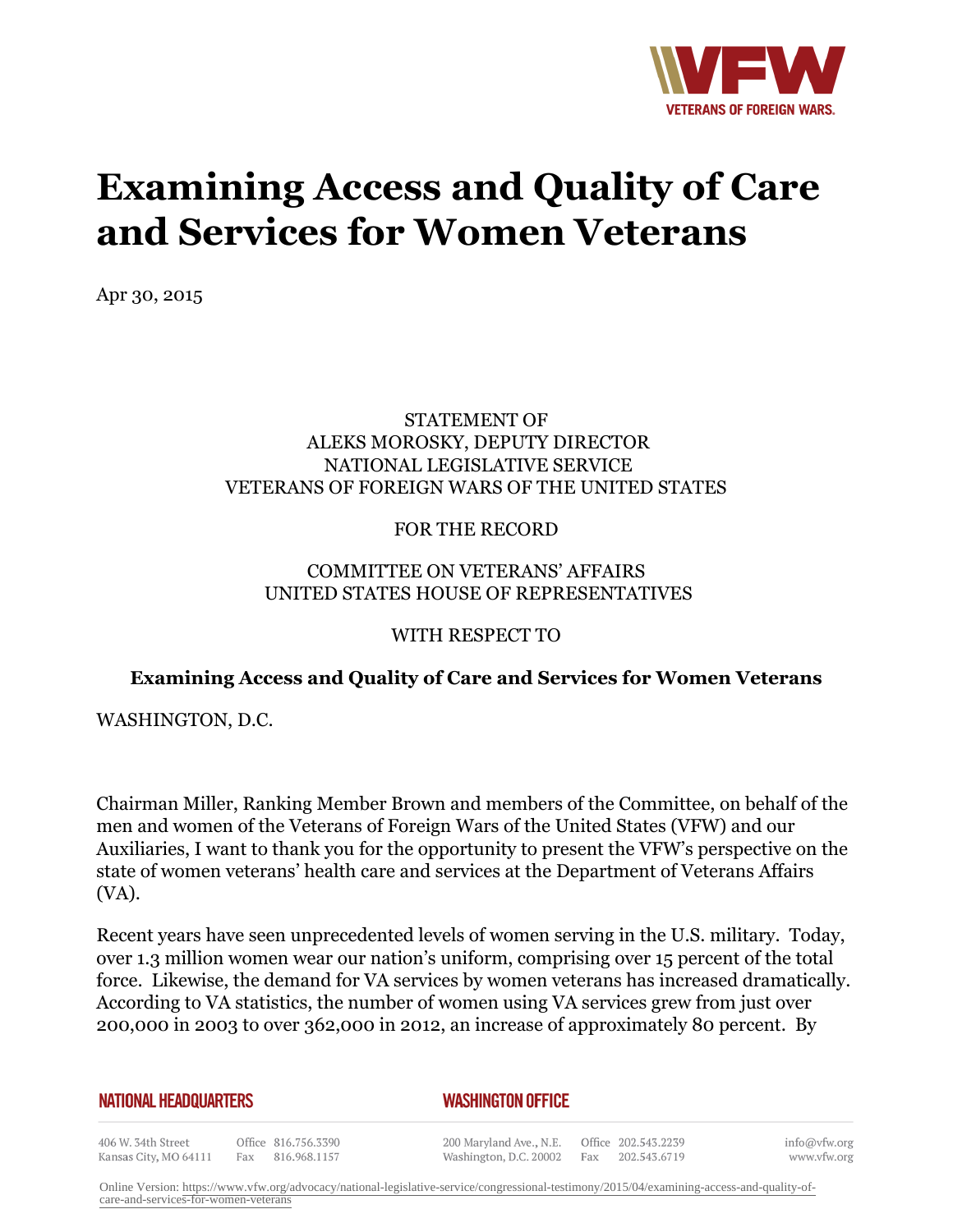2014, that number had grown to over 400,000. In addition, the most recent VA data shows that approximately 19 percent of women using VA health care today served in either Iraq or Afghanistan, compared to only 9 percent of men. Accordingly, women veterans receiving VA care are younger than their male counterparts, with 42 percent of women under the age of 45, compared to only 13 percent of men. As a result, the number of women using VA services as a percentage of the total population will only continue to grow in the coming years, along with their need for health care.

In 2008, VA launched its Women's Health Services initiative in order to increase capacity and quality of women's health care. The initiative included the establishment of a Women Veterans Program Manager in every VHA health care system, along with expanding women's health clinics and improving provider training on gender-specific services. This was in response not only to the growing demand, but also in recognition of the fact that VA had historically been a male-centric institution. As a result, access and quality of women's health care has greatly improved across the Department. In 2009, Designated Women's Health Providers (DWHP), doctors trained in both general and gender-specific primary care, were available in only one third of Department facilities. Today DWHPs are available at every VA Medical Center (VAMC).

Still, gaps in services remain for women enrolled in VA, particularly in gender-specific specialty care. Today, only 52 VA facilities provide on-site mammography. According to VA testimony given on April 21, 2015 before the Senate Veterans Affairs Committee, 35 VAMCs still have no on-site gynecological services. Of those that do, many of the doctors work parttime, and VA is unable to determine which sites are able to meet demand, since they have had no effective staffing model up to now. The VFW recognizes that VA has implemented a workforce planning model to correct this problem in accordance with section 301 of the Veterans Access, Choice and Accountability Act. In doing so, VA must be able to not only determine the current need for gender-specific care, but project the future need of this growing population and anticipate the necessity to hire accordingly. Non-VA care must continue to be fully utilized in the meantime, but full staffing of gender-specific service must remain the goal.

Another unresolved issue for women veterans is unemployment. This is especially true for women veterans of the current conflicts. The VFW recognizes that reentering the civilian workforce after service presents barriers for all recently returning veterans; however, female veterans statistically face a greater challenge. According to the most recent data from the Bureau of Labor Statistics, the unemployment rate for women Post-9/11 veterans stands at 8.5 percent. This is noticeably higher than the 6.9 percent unemployment rate of their male veteran counterparts, and significantly higher than the 5.9 percent rate of civilian women.

 It should be noted that women veteran unemployment cannot be easily linked to lack of education. The most recent VA data shows that women veterans using GI Bill benefits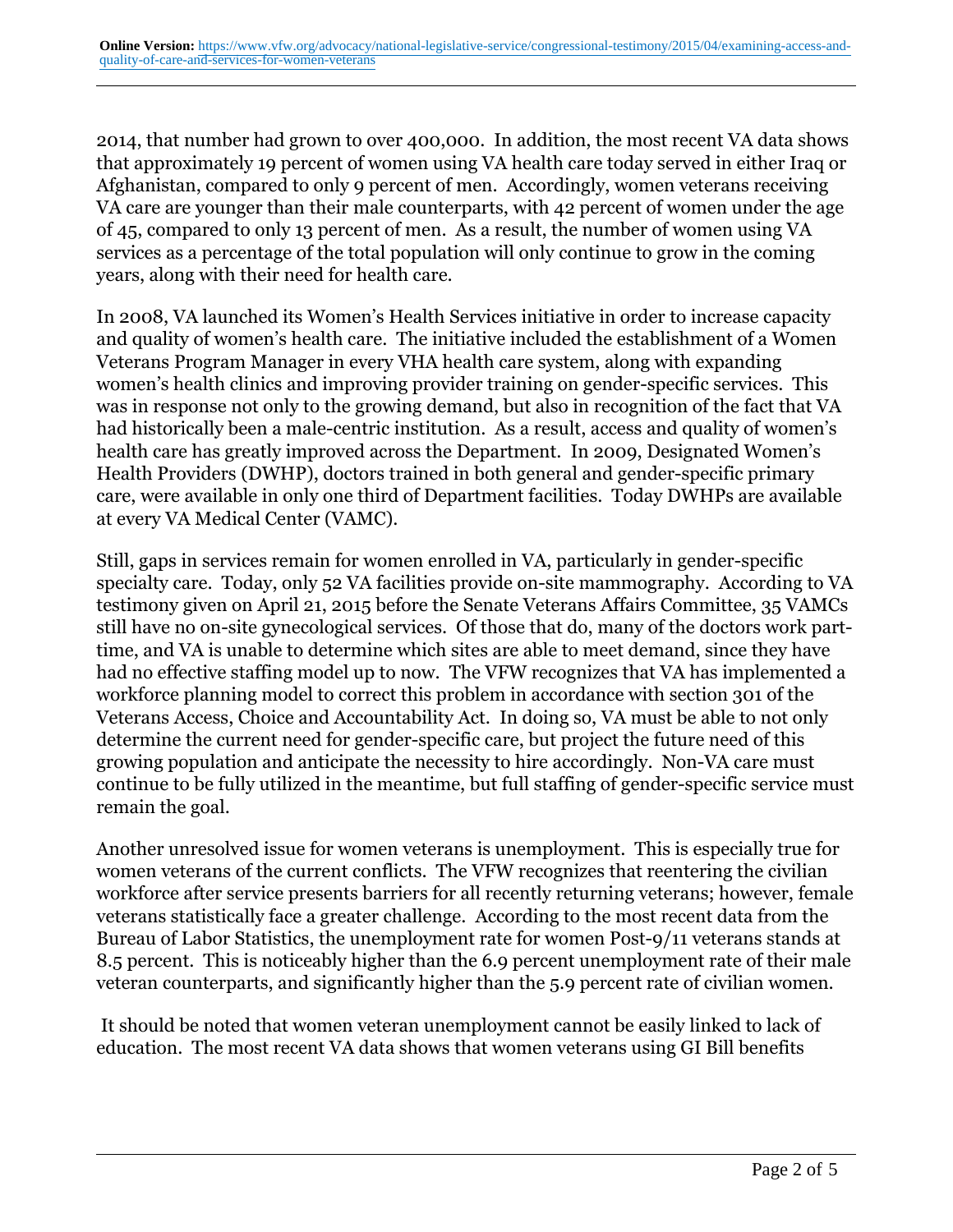achieve a 10 percent higher completion rate than male veterans, and a 5 percent higher completion rate than civilian women. The VFW suspects that women veteran unemployment must emanate from access to employment resources. To address this issue, we recommend that Transition Assistance Programs institute gender-specific satisfaction surveys in order to ensure that women are receiving quality, usable training before separating from service. In addition, we recommend that VA and the Department of Labor develop outreach campaigns specific to current era women veterans in order to ensure that they understand and utilize all available programs and services designed to assist them in translating their valuable military training into high quality civilian employment.

Women veterans' homelessness is another area that requires specific focus. Every effort must be made to ensure that homeless women veterans are provided with the specific service it will take to fully reintegrate them into society. While the Project Community Homelessness Assessment, Local Education and Networking Groups (CHALENG) identified that unmet needs of homeless women veterans are the same as men on eight of the top ten issues, it's important to keep in mind that closing these gaps in services may take a different approach for each gender. One size does not fit all. Homeless women need adequate shelter and housing options that are safe and separated from their male counterparts. Child care service must be integrated into reintegration programs so parents and children can stay together. Lastly, family reconciliation assistance must be prepared to provide gender specific assistance during the reintegration process.

Funding must be set aside to ensure adequate housing options are available in all communities for homeless woman and homeless veterans who have children. As VA and HUD work to close the gap in family reconciliation assistance, effectiveness surveys must by conducted to ensure that gender specific issues are being addressed.

In drafting this testimony, we sought the input of women VFW members from across the country. While many are very pleased with the progress made by VA in addressing their specific needs, they also identified several areas in need of improvement. The VFW believes that in no instance should women veterans receive care that is inferior to male veterans or in an environment that is less welcoming. Although anecdotes about unfriendly staff, subpar facilities, and lack of privacy persist throughout the veterans' community, we are pleased to report that nearly every VFW member we spoke with feels that women's services have greatly improved in recent years, and the majority of them are satisfied with their VA experiences, overall.

In speaking to VFW members about their VA experiences, certain positive recurring themes became apparent. Nearly all were very satisfied with the responsiveness and effectiveness of their Women Veterans Program Managers. By and large, the veterans that we spoke to were happy with the quality, safety and privacy of the facilities of their women's clinics, as well as the availability of female primary care providers upon request. Specifically, a veteran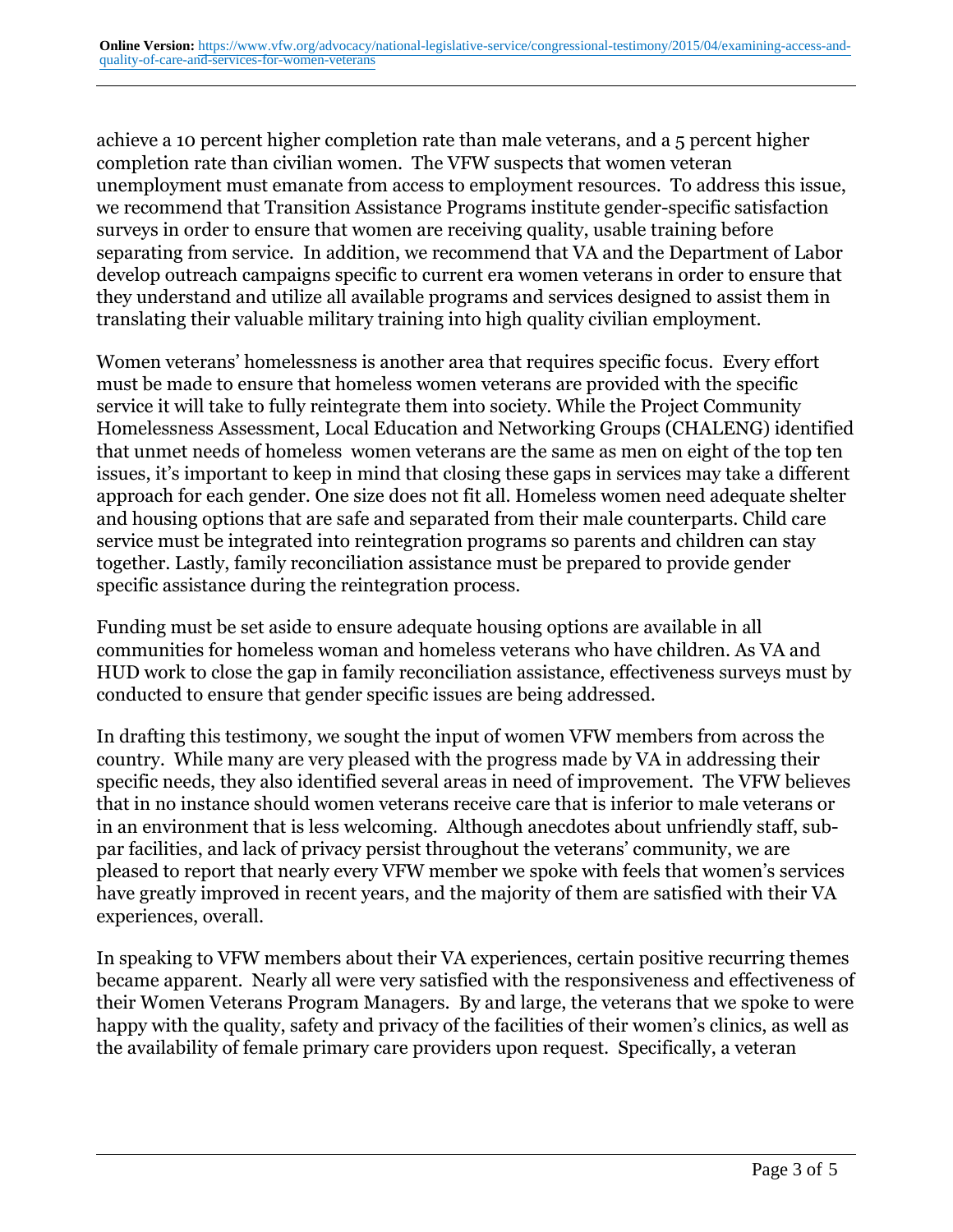enrolled at the St. Louis VAMC gave her women's clinic nothing but praise, stating that the access and quality of care are exceptional. A veteran enrolled at the Albuquerque VAMC had similar praise for the services she receives, recalling that she was recently scheduled for surgery to repair a deviated septum within two weeks of receiving a referral, and that her primary care provider called her at home that weekend to make sure she was recovering comfortably. Still, almost all veterans we interviewed pointed out that the access and quality of services they receive have improved only in recent years, and several veterans offered recommendations on areas which still need improvement.

A VFW member enrolled at the Buffalo VAMC told us that, although she is very satisfied with the primary care she receives from her primary care provider, obtaining referrals for specialty care outside of the women's clinic is often challenging. She told us that she recently waited four months to see a podiatrist to address nerve pain in her feet. The VFW sees this problem as two-fold. First, VA must complete its workforce staffing model for all specialties, and hire the necessary staff accordingly. If VA cannot accurately identify the demand for each service at each facility, long wait times for specialty care will persist for all veterans. Second, veterans who receive primary care at women's clinics should not feel like they are cut off from other services at the VAMC. The purpose of gender specific clinics should be to provide the best possible gender-specific care in an environment where veterans feel comfortable, not to segregate them form other services.

Another issue identified by a VFW member enrolled at the Salt Lake City is the high turnover rate of primary care providers that her women's clinic has experienced recently. It is important that all veterans are able to build rapport with their physicians. This is particularly critical for women veterans, many of whom have had negative VA experiences in the past, feeling that the environment where they received care was often unwelcoming and lacked an appreciation of their unique issues and their military service. The VFW realizes that the issue of high turnover is one that persists throughout VA. To solve this problem, VA must have the tools to offer attractive financial incentives and cultivate the positive work environment necessary to recruit and retain high quality providers.

A persistent issue for the VFW has been the lack of child care available to veterans during their appointments. This concern was recently brought to our attention when speaking to a VFW member enrolled at the Manchester VAMC. She correctly pointed out that many veterans are single parents. Without access to any sort of child care services and often reluctant to bring their small children to medical appointments with them, many veterans choose to simply forgo the care they need and deserve. The VFW strongly believes that no veteran should be forced to choose between his or her own wellbeing and that of her child. For this reason, we continue to call on Congress to fully expand the VA child care pilot program to all facilities across the Department.

Our final recommendation is to obtain updated information the state of women's health